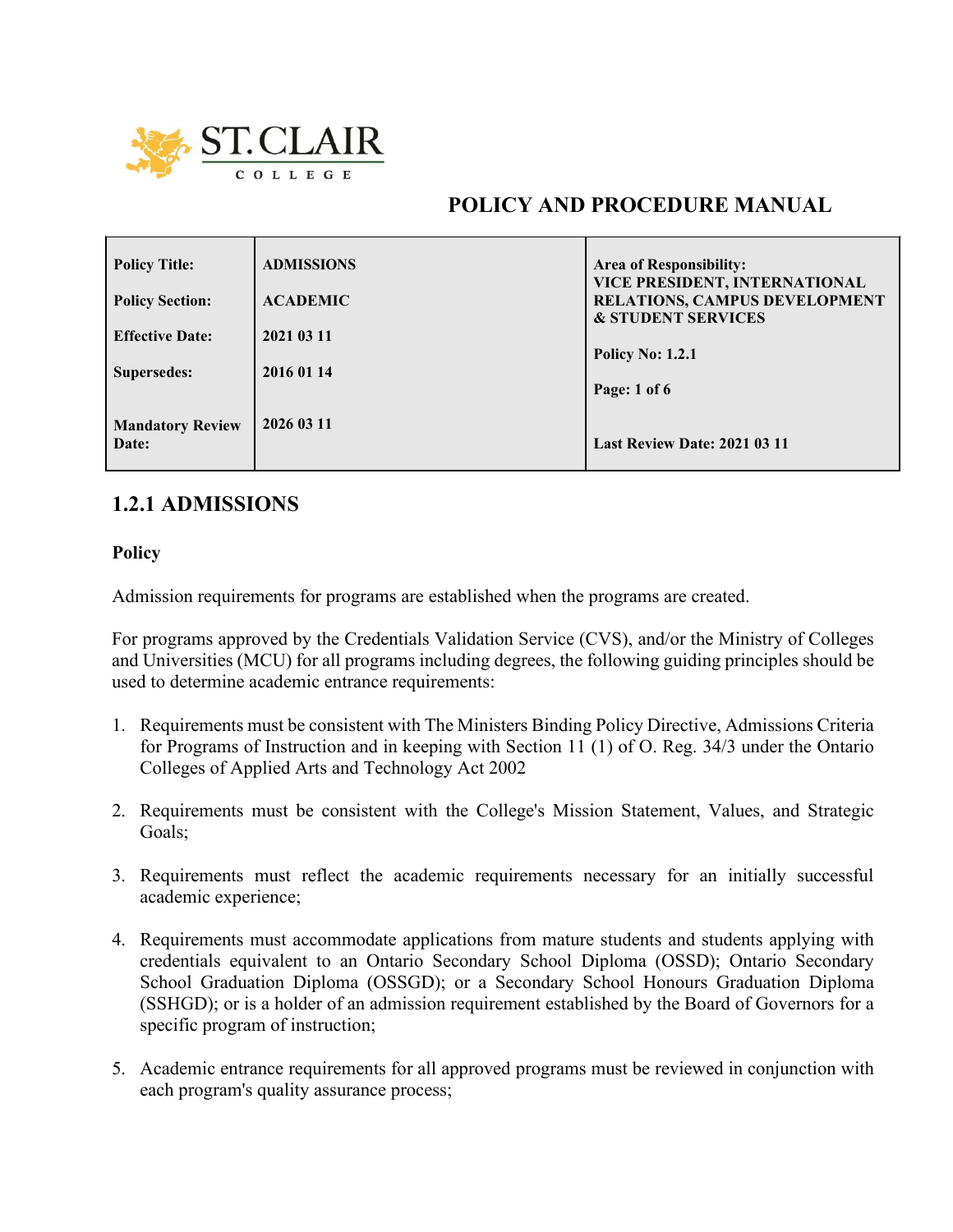## *Admissions Page 2 of 6*

- 6. Students who have been out of the College one semester or more, must re-apply for admission through the Ontario College Admissions Service (OCAS);
- 7. Students who receive a first dismissal from a program must apply for readmission through the Registrar's Office for the term desired and may be required to prepare rationale with the application (i.e. death in the family, illness, etc.), which will be reviewed and approved by the Program Chair;
- 8. Students who are re-admitted in accordance with requirement 7 above, will be placed on probation and must achieve a semester GPA of 2.0 by the next evaluation period. If a student fails to meet such requirements, the student will be dismissed (second dismissal) and will not be eligible for readmission into that same program under any conditions for a period of two (2) years from the start of the semester from which the student was dismissed. During this time, the student may re-apply to another program. Any admission from Dismissal 2 into the same program must be based on extenuating circumstances and require the approval of the Program;
- 9. A student who has been dismissed three (3) times from any post-secondary program will not be eligible to enroll in another post-secondary program for a period of two (2) years from the start of the semester from which the student was dismissed.

It is the role of the Registrar's Office to ensure that admission requirements adhere to Ministry policies, local college system policies, St. Clair College policies and province-wide agreements.

The Registrar's Office coordinates all activity related to the selection process in accordance with these policies and agreements, and makes the final admissions decision on each application, ensuring that the admission requirements have been met. In addition, it is the responsibility of the Registrar's Office to relay all admission decisions to the student in writing.

St. Clair College, at its discretion, may choose to deny admission to a program in the event a student is not considered to be in "Good Standing" as it relates to:

- a behavioural contract
- a suspension
- under at trespass notice with the College
- flagged in the Student Information System (SIS) by the Registrar or designate

The College assesses applicants against criteria which indicate the prospect of success in the desired program. The College provides consideration to admit those applicants who meet the published admission requirements.

The selection procedures to programs offered by the College shall be equitable, fair, open, and consistently applied.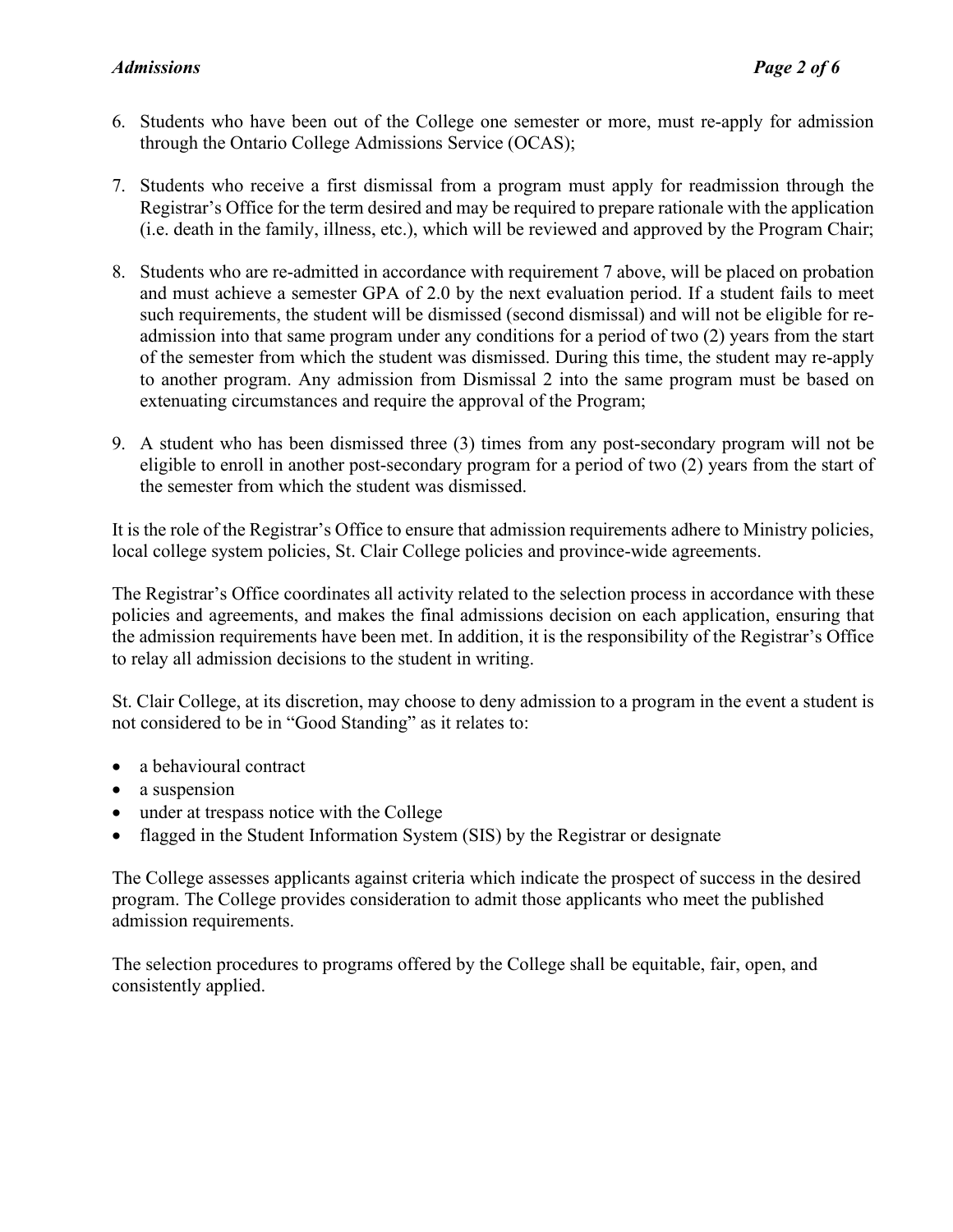# **Selection Process**

The applicant selection process is governed by the Ministry of Colleges and Universities Admissions Criteria Binding Policy Directive at http://www.tcu.gov.on.ca/pepg/documents/AdmissionsPolicy.pdf.

The selection process requires that all applicants be reviewed using three criteria:

- College eligibility
- Program eligibility
- Applicant section

# **1. College Eligibility**

To be considered for admission to the College, an applicant must have one of the following:

- a) An Ontario Secondary School Diploma (OSSD), or equivalent
- b) Mature student status on or before the start of the program. Mature students may be required to write an academic achievement test administered by the Learning Commons test centre.
- c) An Academic Career Entrance (A.C.E.) certificate
- d) General Educational Development (G.E.D.) certificate
- e) Any lesser minimum admission requirement as established by the College on a programspecific basis

Note: If the applicants are home-schooled, they must submit appropriate documents for evaluation. Such documents should include: curriculum outline, course descriptions, examinations and examination results. These documents are to be certified by the appropriate school board. As an alternative, home-schooled applicants will be invited to write tests to determine their eligibility.

# **2. Program Eligibility**

- 2.1 Program eligibility criteria are established for each program by the academic schools in consultation with the Registrar, and are approved by the Vice President, Academic, as well as the Board of Governors.
- 2.2 Program eligibility criteria must be objective, measurable and relevant to the program.
- 2.3 Identical programs offered at different college locations of the College will have the same program eligibility criteria.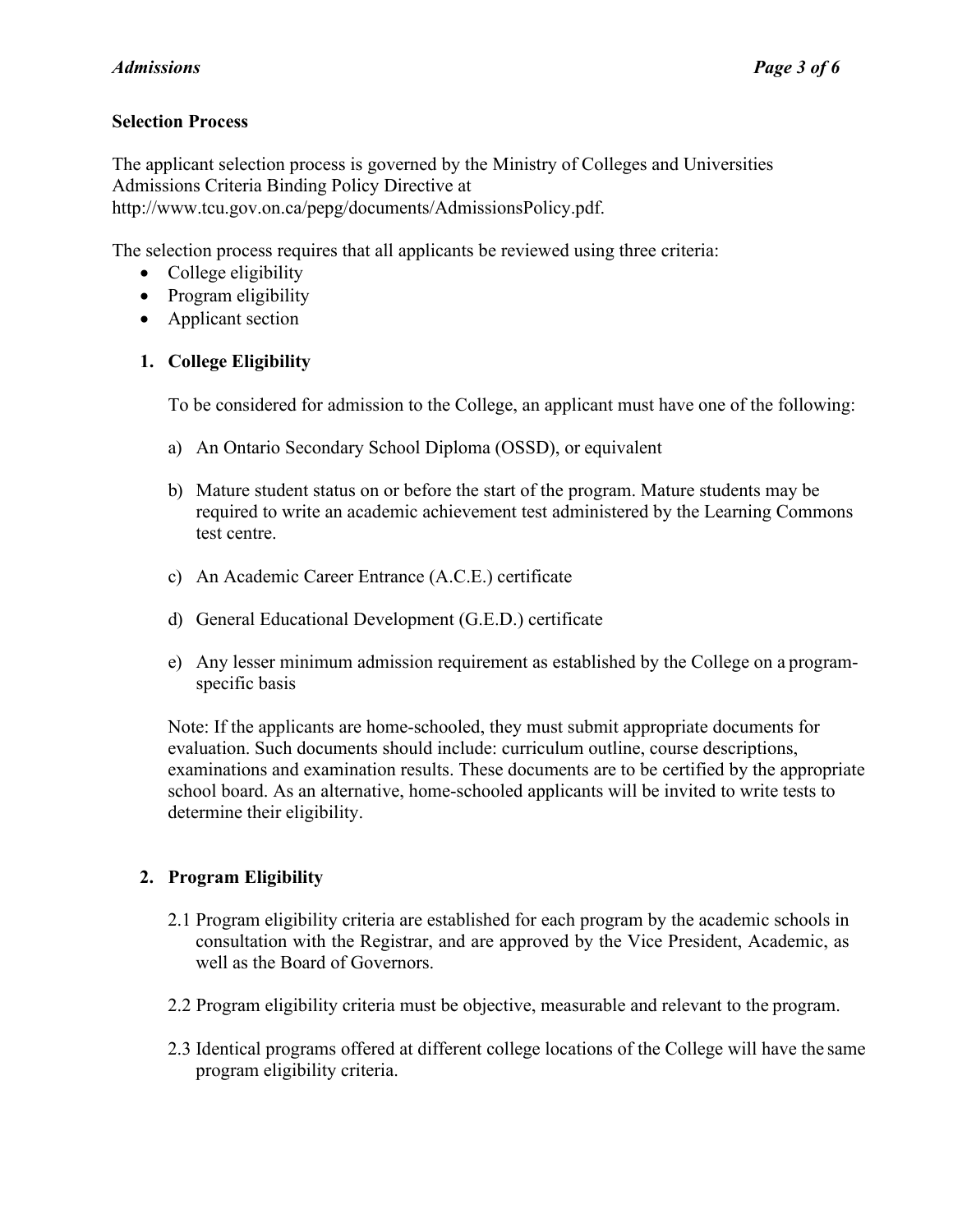- 2.4 No secondary school university preparation course or Ontario Academic Course (OAC) shall be required as a program eligibility criterion with two exceptions:
	- a) Collaborative college-university degree programs governed by joint agreements are not subject to the restrictions on use of secondary school university preparation of Ontario Academic Courses, where those requirements are specifically stated in the agreement.
	- b) The College bachelor's degrees are not subject to the restrictions on use of secondary school university preparation or Ontario Academic Courses.

# **3. Applicant Selection**

- 3.1 Applicants will be accepted into oversubscribed programs according to the following order of preference:
	- a) Permanent residents of Ontario
	- b) Permanent residents of other provinces or territories in Canada
	- c) Other applicants

## **3.2 Program-Specific Criteria**

- 3.2.1 Applicant selection criteria will be objective, measurable, and relevant to the program. The applicant selection criteria may vary from year to year depending on the local needs and number of qualified applicants.
- 3.2.2 If questionnaires are used for applicant selection, they must include the following notification to comply with the Freedom on Information and Protection of Privacy Act: "Information contained (in this form) is collected under the authority of the Ontario Colleges of Applied Arts and Technology 2002, S.O. 2002, Chapter 8, Schedule F, Section 6 and will be used as part of the selection process of the Registrar's Office and program department to determine and applicant's eligibility for admission to the (Program Title) program."
- 3.2.3 No secondary school university preparation or Ontario Academic Course (OAC) shall be used as applicant selection criteria, except on an exception basis, as noted in Admissions Criteria, Section D, Eligibility Requirements, of the Ministry Admissions Policy (November, 2004).
- 3.2.4 Random selection will not be used as an applicant selection technique.
- 3.2.5 Where selection criteria include applicant tests, interviews or other selection tools requiring mandatory college visits, alternative arrangements must be available for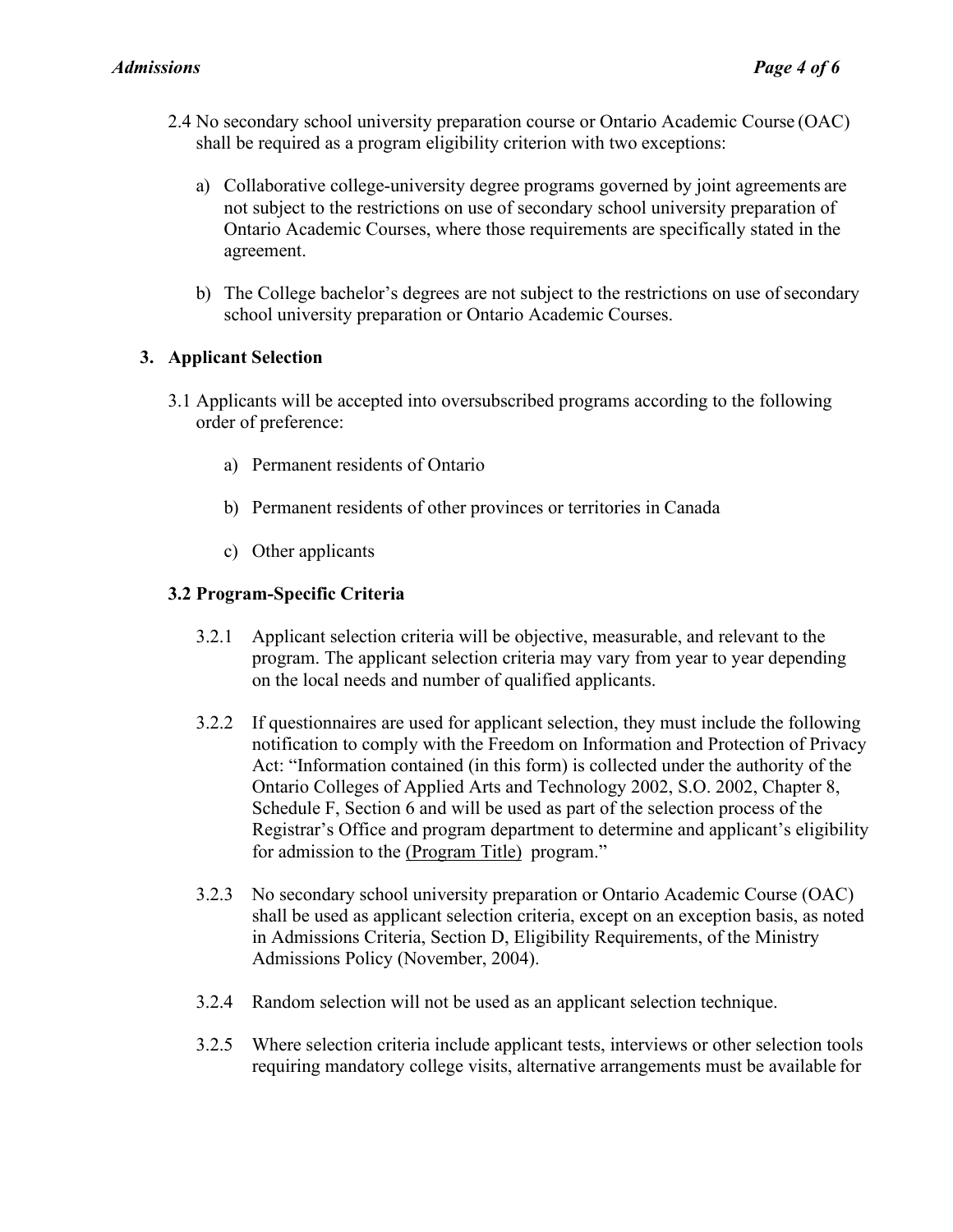any applicant who resides outside of the normal community distance from the College.

3.2.6 All applications received by February 1 will be given equal consideration. Applications received after February 1 will be processed on a first-come, firstserved basis as long as spaces are available in the program.

#### **3.3 Applicants with Foreign Credentials**

Applicants who have been educated outside of Canada must submit proof of their academic record to the Registrar's Office. Documents submitted in languages other than English must be submitted with a certified true translation.

#### **3.4 Applicants with First Language other than English**

The College has established English language entry levels for all its programs. Applicants for whom English is not a first language must provide proof of English language proficiency as an admission requirement for their selected program. Applicants are required to provide proof of English proficiency by submitting a test of English which is recognized internationally. Applicants residing within commuting distance of the College have the option to have testing arranged by the College.

#### **4. Publication of Criteria**

The College maintains a current compilation of the admission criteria and the selection procedures for all programs. The document is available for reference by the public from the Registrar's Office, this information is also available through the Student Handbook, which is published annually. Admission criteria is available on the College's website for ease of access and a list of other requirements including physical demands for programs are listed on the College's website.

#### **5. Waiting Lists**

Based on the experience of the Registrar's Office, realistic waiting lists will be established and maintained up to the end of the registration period for highly competitive programs. The Registrar's Office will inform applicants, upon request, of their position on the waiting list.

### **6. Admission Review**

An Applicant, who was not successful in being admitted to a program, has the right to ask for a review of an admission decision to the Registrar.